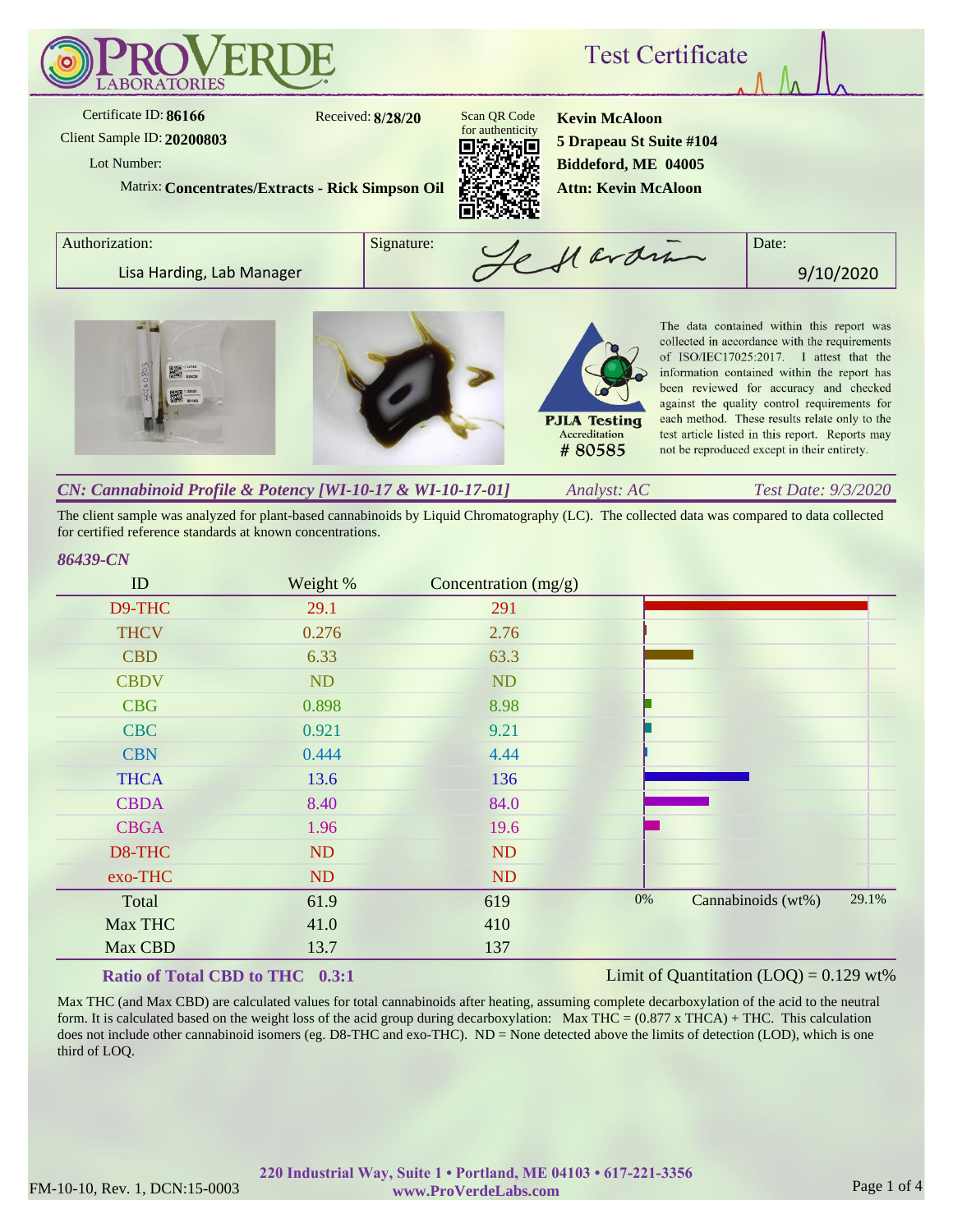#### *Analyst: AC Test Date: 9/9/2020 TP: Terpenes Profile [WI-10-08]*

Client sample analysis was performed using full evaporative technique (FET) headspace sample delivery and gas chromatographic (GC) compound separation. A combination of flame ionization detection (FID) and/or mass spectrometric (MS) detection with mass spectral confirmation against the National Institute of Standards and Technology (NIST) Mass Spectral Database, Revision 2017 were used. Chromatographic and/or mass spectral data were processed by quantitatively comparing the analytical peak areas against calibration curves prepared from certified reference standards.

#### *86439-TP*

| Compound           | CAS            | Conc. $(wt\%)$ | Conc. (ppm) | <b>Qualitative Profile</b> |
|--------------------|----------------|----------------|-------------|----------------------------|
| alpha-pinene       | 80-56-8        | 0.0031         | 30.9        |                            |
| camphene           | 79-92-5        | $<$ RL         | $<\!\!RL$   |                            |
| myrcene            | $123 - 36 - 3$ | 0.0643         | 643         |                            |
| beta-pinene        | 127-91-3       | 0.0046         | 46.4        |                            |
| 3-carene           | 13466-78-9     | ND             | ND          |                            |
| alpha-terpinene    | $99 - 86 - 5$  | 0.0014         | 13.9        |                            |
| Ocimene-1          |                | 0.0006         | 5.65        |                            |
| limonene           | 138-86-3       | 0.0443         | 443         |                            |
| p-cymene           | $99 - 87 - 6$  | 0.0012         | 12.2        |                            |
| Ocimene-2          |                | 0.0115         | 115         |                            |
| eucalyptol         | 470-82-6       | 0.0138         | 138         |                            |
| gamma-terpinene    | 99-85-4        | 0.0027         | 26.5        |                            |
| terpinolene        | 586-62-9       | 0.0406         | 406         |                            |
| linalool           | $78-70-6$      | 0.0310         | 310         |                            |
| isopulegol         | 89-79-2        | <b>ND</b>      | <b>ND</b>   |                            |
| beta-caryophyllene | $87 - 44 - 5$  | 0.378          | 3,780       |                            |
| humulene           | 6753-98-6      | 0.140          | 1,400       |                            |
|                    |                |                | wt%         | 0.50<br>0.00<br>0.25       |

#### Total Terpene: 0.7 wt%

\* Certified reference standard not available for this compound. Concentration is estimated using the response factor from alpha-pinene.  $ND = None$ Detected. RL = Reporting Limit of 5 ppm.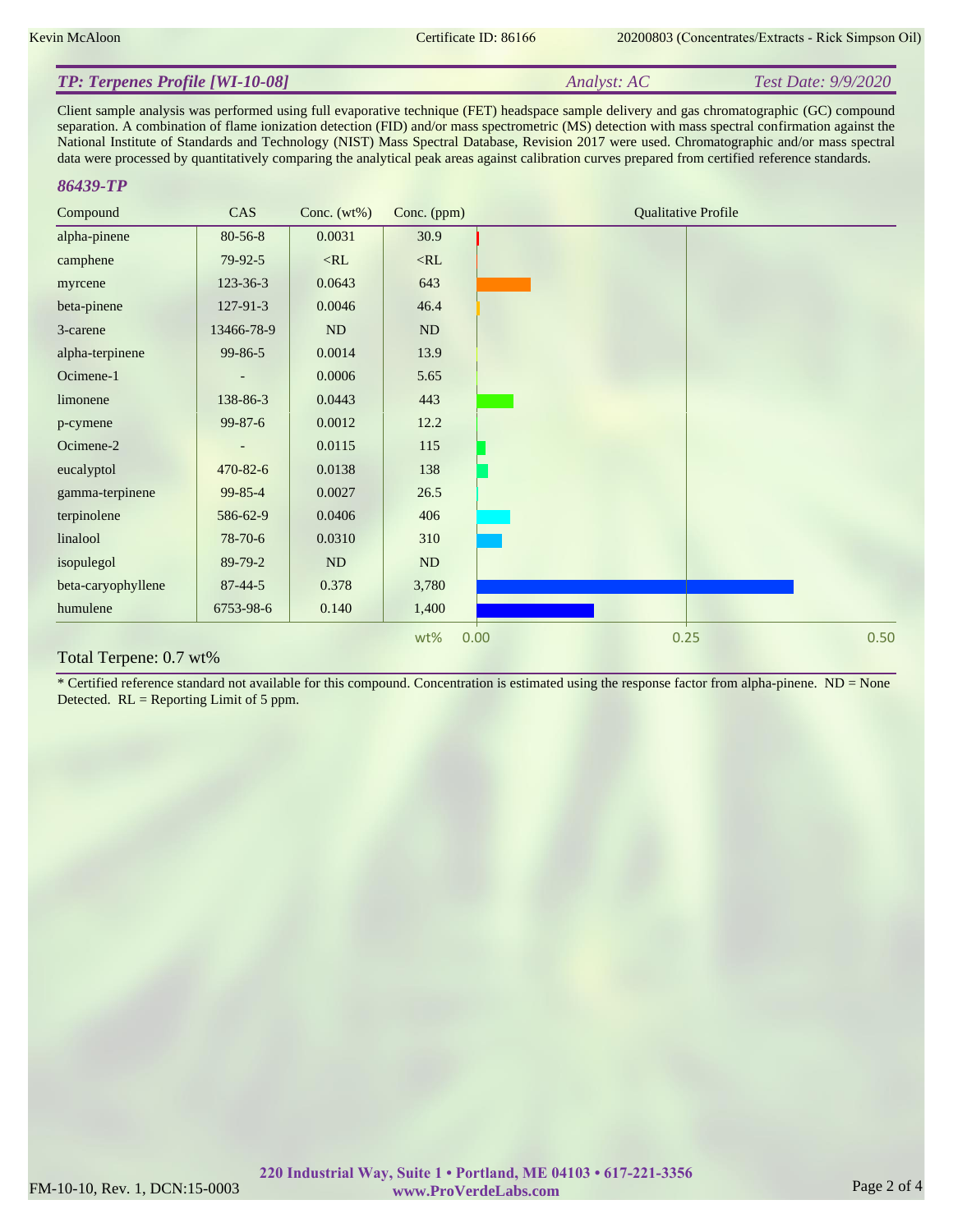| VC: Analysis of Volatile Organic Compounds [WI-10-07] | <i>Analyst: AC</i> | <i>Test Date: 9/3/2020</i> |
|-------------------------------------------------------|--------------------|----------------------------|
|                                                       |                    |                            |

The client sample was analyzed by Head-Space Gas Chromatography (HS-GC). The collected data was compared to data collected for certified reference standards at known concentrations.

#### *86439-VC*

| Compound         | <b>CAS</b>     | Amount $1$ | Limit $2$   | <b>RL</b> | <b>Status</b> |
|------------------|----------------|------------|-------------|-----------|---------------|
| Propane          | $74-98-6$      | <b>ND</b>  | $1,000$ ppm | 100       | <b>PASS</b>   |
| <b>Isobutane</b> | $75 - 28 - 5$  | <b>ND</b>  | $1,000$ ppm | 100       | <b>PASS</b>   |
| <b>Butane</b>    | $106 - 97 - 8$ | <b>ND</b>  | $1,000$ ppm | 100       | <b>PASS</b>   |
| Methanol         | $67 - 56 - 1$  | $178$ ppm  | $3,000$ ppm | 100       | <b>PASS</b>   |
| Ethanol          | $64 - 17 - 5$  | $254$ ppm  | $5,000$ ppm | 100       | <b>PASS</b>   |
| Acetone          | $67-64-1$      | $116$ ppm  | $5,000$ ppm | 100       | <b>PASS</b>   |
| Isopropanol      | $67 - 63 - 0$  | <b>ND</b>  | $5,000$ ppm | 100       | <b>PASS</b>   |
| Acetonitrile     | $75 - 05 - 8$  | <b>ND</b>  | $410$ ppm   | 100       | <b>PASS</b>   |
| Hexane           | $110-54-3$     | <b>ND</b>  | $290$ ppm   | 100       | <b>PASS</b>   |
| Heptane          | 142-82-5       | ND         | $5,000$ ppm | 100       | <b>PASS</b>   |

1) ND = Not detected at a level greater than the Reporting Limit (RL).

2) In ppm, based on USP recommended limits for residual solvents, adopted by the Massachusetts Department of Public Health for cannabis concentrates and extracts on 3/31/16. Butane/Propane limits are based on limits established for state of Colorado.

(\*) For ethanol, as many formulations contain flavorings based on ethanol extracts of natural products, no status has been assigned.